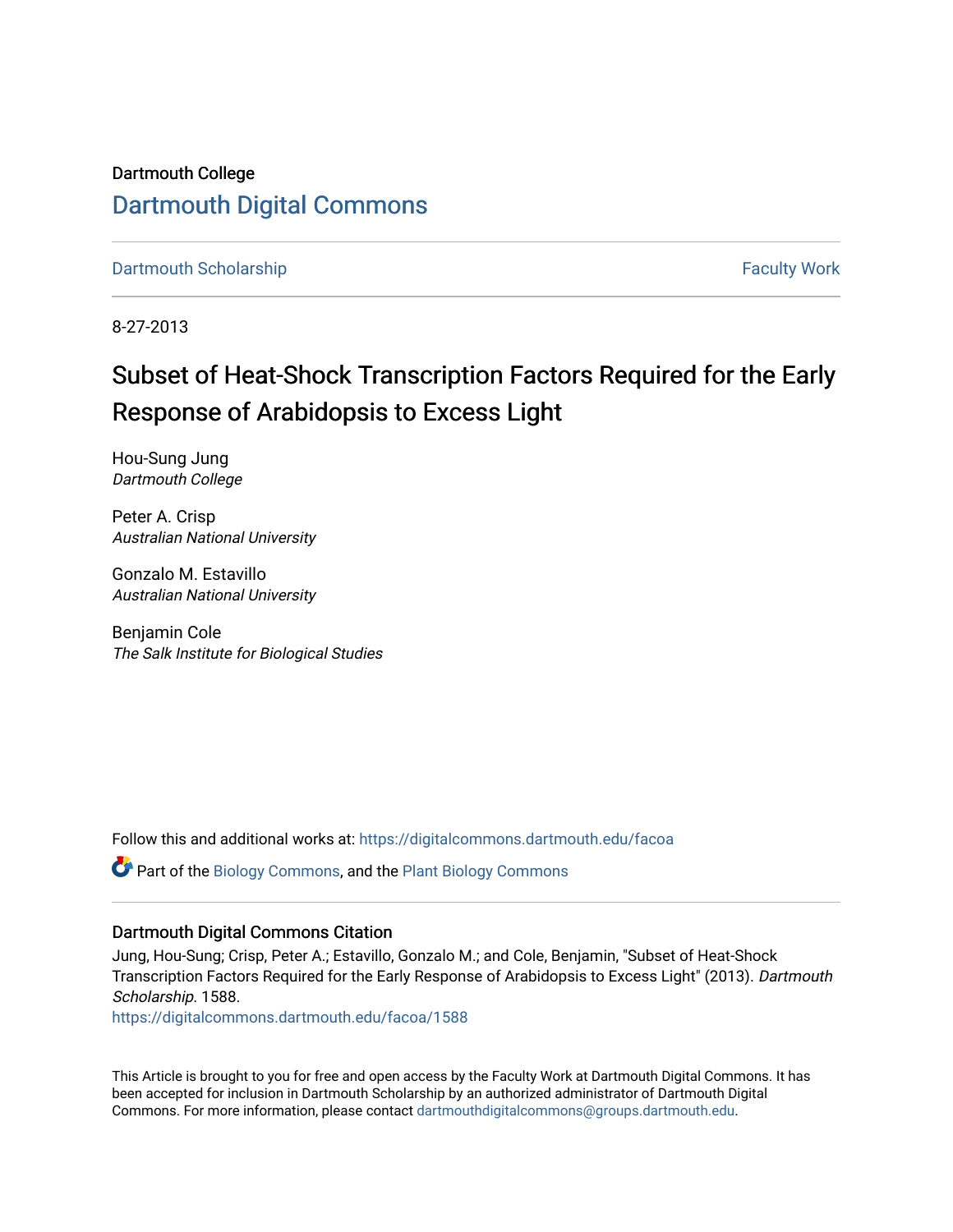# Subset of heat-shock transcription factors required for the early response of Arabidopsis to excess light

Hou-Sung Jung<sup>a,b,1</sup>, Peter A. Crisp<sup>c,2</sup>, Gonzalo M. Estavillo<sup>c,2</sup>, Benjamin Cole<sup>b,3</sup>, Fangxin Hong<sup>b,d,4</sup>, Todd C. Mockler<sup>e</sup>, Barry J. Pogson<sup>c</sup>, and Joanne Chory<sup>b,d,1</sup>

<sup>a</sup>Department of Biological Sciences, Dartmouth College, Hanover, NH 03755; <sup>b</sup>Plant Biology Laboratory and <sup>d</sup>Howard Hughes Medical Institute, The Salk Institute for Biological Studies, La Jolla, CA 92037; <sup>c</sup>Australian Research Council Centre of Excellence in Plant Energy Biology, Research School of Biology, Australian National University Canberra, Acton, ACT 0200 Australia; and <sup>e</sup>The Donald Danforth Plant Sciences Center, St. Louis, MO 63132

Contributed by Joanne Chory, June 25, 2013 (sent for review December 22, 2012)

Sunlight provides energy for photosynthesis and is essential for nearly all life on earth. However, too much or too little light or rapidly fluctuating light conditions cause stress to plants. Rapid changes in the amount of light are perceived as a change in the reduced/oxidized (redox) state of photosynthetic electron transport components in chloroplasts. However, how this generates a signal that is relayed to changes in nuclear gene expression is not well understood. We modified redox state in the reference plant, Arabidopsis thaliana, using either excess light or low light plus the herbicide DBMIB (2,5-dibromo-3-methyl-6-isopropyl-pbenzoquinone), a well-known inhibitor of photosynthetic electron transport. Modification of redox state caused a change in expression of a common set of about 750 genes, many of which are known stress-responsive genes. Among the most highly enriched promoter elements in the induced gene set were heat-shock elements (HSEs), known motifs that change gene expression in response to high temperature in many systems. We show that HSEs from the promoter of the ASCORBATE PEROXIDASE 2 (APX2) gene were necessary and sufficient for APX2 expression in conditions of excess light, or under low light plus the herbicide. We tested APX2 expression phenotypes in overexpression and loss-of-function mutants of 15 Arabidopsis A-type heat-shock transcription factors (HSFs), and identified HSFA1D, HSFA2, and HSFA3 as key factors regulating APX2 expression in diverse stress conditions. Excess light regulates both the subcellular location of HSFA1D and its biochemical properties, making it a key early component of the excess light stress network of plants.

Photosynthesis is the process by which light is converted to chemical energy; yet, despite its critical and central role for the sustenance of life, photosynthetic performance of plants is not optimal. Under light intensities of higher than optimal growth (termed excess light or EL), light energy absorption increases linearly as light intensity increases. However, carbon assimilation becomes saturated at a certain light intensity, termed the light saturation point. Thus, in EL, most of the absorbed light energy is not used for carbon metabolism. Instead, the EL energy causes damage to proteins involved in photosynthesis, a process called photoinhibition (1–3).

Plants have evolved multiple ways to sense and respond to EL (4). Photoreceptors, such as cryptochrome, sense light directly and lead to changes in nuclear gene expression and chloroplast avoidance responses. Excess light energy can also be dissipated as heat via nonphotochemical quenching, thereby avoiding damage to the photosynthetic apparatus. In addition to inactivating photosynthesis (3), it has been reported that EL brings about accumulation of a number of metabolic intermediates in plastids that act as signals of EL stress (5–7). Finally, EL causes the accumulation of multiple reactive oxygen species, including, singlet oxygen  $(^1O_2)$ , hydrogen peroxide  $(H_2O_2)$ , and superoxide anion  $(O_2$ )  $(8)$  in plastids, which are neutralized by reactive oxygen species detoxifying enzymes and by the synthesis of antioxidant molecules, such as carotenoids, ascorbic acid, and tocopherol (1).

Several studies have provided evidence for a role of photosynthetic electron transport (PET) components as sensors of EL and regulators of nuclear gene expression (9, 10). A stressresponse gene encoding ASCORBATE PEROXIDASE 2 (APX2) is controlled by the reduced/oxidized (redox) state of the plastoquionone (PQ) pool in Arabidopsis (11, 12). The expression of APX2 is significantly induced by the reduced PQ pool that is generated by either EL or low light (LL) plus DBMIB (2,5 dibromo-3-methyl-6-isopropyl-p-benzoquinone), a herbicide that blocks electron transport between the PQ pool and the cytochrome  $b_{\text{of}}$  complex (11, 13, 14). EL-driven *APX2* expression requires  $H_2O_2$  and functional PET (11, 13).

The molecular mechanism by which the PQ redox state triggers the induction of APX2 is unknown, although clues to some possible mechanisms have been reported. Despite APX2's fast and very strong induction upon exposure to EL (11), genetic screens have identified only constitutive APX2 expression mutants, but no mutants affected specifically in EL-driven APX2 induction have been found (15, 16). There is evidence linking APX2 induction by EL to the zinc-finger transcription factor ZAT10, to the plant hormone abscisic acid, and to 3′-phosphoadenosine 5′-phosphate, a phosphonucleotide (PAP) (5, 17, 18); however, a signal transduction pathway linking gene expression in the nucleus to redox of the PQ pool remains elusive.

Here, we took advantage of reporters of EL-induced gene expression and DBMIB to identify nuclear proteins specific to a chloroplast-to-nucleus signaling process generated by signals from the PQ pool. We determine that a reduced state of the PQ pool changes the expression of about 750 nuclear genes, many of which contain heat-shock elements (HSEs). A hierarchy of interactions among a subset of heat-shock transcription factors (HSFs)—HSFA1D, HSFA2, and HSFA3—is responsible for the early gene-expression response of *Arabidopsis* to EL.

#### Results

Defining Stress Conditions. Recent studies have linked the accumulation of a number of different metabolic intermediates with EL stress, leading to the proposal that the accumulation of these

Author contributions: H.-S.J., P.A.C., G.M.E., B.J.P., and J.C. designed research; H.-S.J., P.A.C., and G.M.E. performed research; H.-S.J. contributed new reagents/analytic tools; H.-S.J., P.A.C., G.M.E., B.C., F.H., T.C.M., B.J.P., and J.C. analyzed data; and H.-S.J. and J.C. wrote the paper. The authors declare no conflict of interest.

Freely available online through the PNAS open access option.

Data deposition: The Affymetrix ATH1 CEL files reported in this paper has been deposited in the ArrayExpress, [www.ebi.ac.uk/arrayexpress](http://www.ebi.ac.uk/arrayexpress) (accession no. [E-MTAB-403](http://www.ebi.ac.uk/microarray-as/ae/browse.html?keywords=E-MTAB-403)).

<sup>&</sup>lt;sup>1</sup>To whom correspondence may be addressed. E-mail: [jung.housung@gmail.com](mailto:jung.housung@gmail.com) or [chory@salk.edu](mailto:chory@salk.edu).

<sup>&</sup>lt;sup>2</sup>P.A.C. and G.M.E. contributed equally to this work.

<sup>&</sup>lt;sup>3</sup>Present Address: Biology Department, University of Southern California, Los Angeles, CA 90089.

<sup>4</sup> Present Address: Department of Biostatistics and Computational Biology, Dana-Farber Cancer Institute, Harvard School of Public Health, Boston, MA 02115.

This article contains supporting information online at [www.pnas.org/lookup/suppl/doi:10.](http://www.pnas.org/lookup/suppl/doi:10.1073/pnas.1311632110/-/DCSupplemental) [1073/pnas.1311632110/-/DCSupplemental.](http://www.pnas.org/lookup/suppl/doi:10.1073/pnas.1311632110/-/DCSupplemental)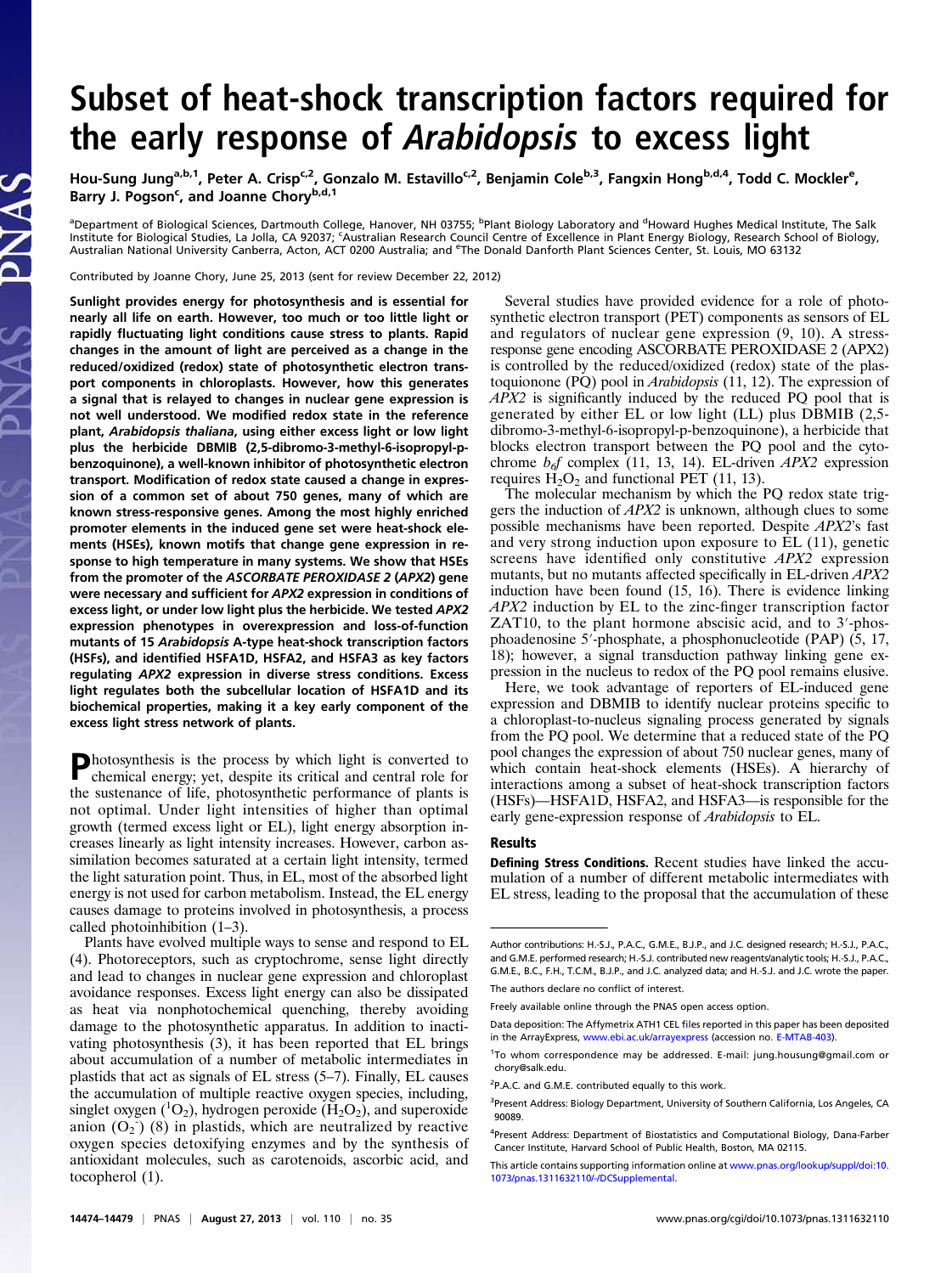intermediates is the initiating event for multiple stress signaling pathways (5–7). Other articles have reported that a signal originates from PET, specifically the redox state of the PQ pool (11, 19, 20). To better define the nature of the signals related to the PQ redox state, we treated plants with a number of different light stresses, as well as with LL plus the herbicide DBMIB.

First, we assessed the effectiveness of our DBMIB treatment in generating the PQ pool in a reduced state. Following incubation of leaf discs in a DBMIB ( $24 \mu$ M) solution for 2 h under LL conditions, chlorophyll fluorescence and APX2 transcript levels were determined. As expected, the DBMIB treatment increased the excitation pressure on PSII (1-qP) (21) [\(Fig. S1](http://www.pnas.org/lookup/suppl/doi:10.1073/pnas.1311632110/-/DCSupplemental/pnas.201311632SI.pdf?targetid=nameddest=SF1)A) and APX2 induction levels [\(Fig. S1](http://www.pnas.org/lookup/suppl/doi:10.1073/pnas.1311632110/-/DCSupplemental/pnas.201311632SI.pdf?targetid=nameddest=SF1)B); in contrast, the 3-3,4 dichlorophenyl-1,1-dimethylurea (DCMU) treatment under LL did not induce  $APX2$  expression [\(Fig. S1](http://www.pnas.org/lookup/suppl/doi:10.1073/pnas.1311632110/-/DCSupplemental/pnas.201311632SI.pdf?targetid=nameddest=SF1)B), despite its effect on increased 1-qP (Fig.  $S1A$ ). These results confirmed that generation our conditions for reducing the PQ pool with DBMIB worked as expected (11). However, both DBMIB and DCMU treatments failed to generate  $H_2O_2$  in leaf tissue, where ras "hot" EL (hEL) treatment resulted in  $H_2O_2$  generation ([Fig. S1](http://www.pnas.org/lookup/suppl/doi:10.1073/pnas.1311632110/-/DCSupplemental/pnas.201311632SI.pdf?targetid=nameddest=SF1)C).

We further explored *APX2* expression by light, high temperature, or both by exposing plant leaves to a range of EL conditions: hEL, "filtered" EL (fEL), which was achieved by using a mixture of water and ice layer (13, 22), and "cold" light (LED) (Fig. 1A). Although all EL conditions significantly increased leaf temperature, the effects of hEL on leaf temperature increases were more drastic than those of fEL and LED [\(Fig. S1](http://www.pnas.org/lookup/suppl/doi:10.1073/pnas.1311632110/-/DCSupplemental/pnas.201311632SI.pdf?targetid=nameddest=SF1)D). All EL conditions up-regulated APX2 expression, although APX2 induction levels were lower in fEL and LED (Fig. 1A). In addition, it seems like APX2 induction is positively correlated with the amount of  $H_2O_2$  in leaves ([Fig. S1](http://www.pnas.org/lookup/suppl/doi:10.1073/pnas.1311632110/-/DCSupplemental/pnas.201311632SI.pdf?targetid=nameddest=SF1)E). Based on these observations, it is very likely that  $APX2$  expression is regulated by both light and high temperature in a synergistic way. In addition, it seems like there is a heat-independent APX2 induction pathway. For the rest of this report, all EL experiments described were conducted using hEL and presented as EL.

EL Triggers Redox Stress and Changes the Expression of Hundreds of Genes. To understand the effect of the reduced PQ pool on global nuclear gene expression, we harvested mRNA from *Arabidopsis* leaf tissue treated with EL (for 30 min or 2 h), or LL plus DBMIB (for 30 min or 2 h), and generated expression profiles using ATH1 microarrays. We found ∼1,250 genes up-regulated



Fig. 1. EL and DBMIB change expression levels of nuclear genes including APX2. (A) APX2 transcript abundance under LL, LED, fEL, and hEL. Plants were exposed to the EL treatments for 1 h. Light qualities have a total of  $\sim$ 1,000 μmol photons m $^{-2}\cdot$ s $^{-1}$ . hEL was filtered using a 2-cm height column of water and ice mixture in a clear perspex tray to generate fEL. For LED treatments, only the EL exposed tissue was harvested. Average values of fold-change relative to LL were from three biological replicates. Error bars represent SD. (B) The number of genes up- and down-regulated by EL and DBMIB treatment. The areas are proportional to the number of genes in each category.

and ∼1,300 genes down-regulated by either treatment at either time point compared with before treatment, with 331 genes commonly up-regulated and 426 genes down-regulated by both treatments (Fig. 1B). Among the top genes up-regulated by both DBMIB and EL were genes encoding several heat-shock factors and small heat-shock proteins (some induced up to several thousand-fold), as well as APX2, expected from previous studies [\(Dataset S1](http://www.pnas.org/lookup/suppl/doi:10.1073/pnas.1311632110/-/DCSupplemental/sd01.xlsx)) (13). Of the ∼20 heat-shock factor protein family members, 10 are significantly ( $P < 0.01$ ) up-regulated in at least one condition, and at least 30 heat-shock proteins are also significantly induced ([Dataset S1](http://www.pnas.org/lookup/suppl/doi:10.1073/pnas.1311632110/-/DCSupplemental/sd01.xlsx)). Gene Ontology term-enrichment analysis revealed nearly 20 processes overrepresented ( $P$  < 0.01 using the hypergeometric test) among the core up-regulated gene set, including response to heat, response to high light intensity, and response to oxidative stress, consistent with the treatments applied ([Dataset S2\)](http://www.pnas.org/lookup/suppl/doi:10.1073/pnas.1311632110/-/DCSupplemental/sd02.xlsx). Inspection of promoter sequences (defined as the 500-bp upstream from the predicted ATG) from the 331 commonly up-regulated genes revealed that a high proportion of genes contained at least one of four variants of the known HSEs  $(e.g., GAAnnTTC)$  [\(Fig. S1](http://www.pnas.org/lookup/suppl/doi:10.1073/pnas.1311632110/-/DCSupplemental/pnas.201311632SI.pdf?targetid=nameddest=SF1)F). Genes down-regulated by EL and DBMIB include many biosynthetic enzymes, cytochrome P450 enzymes, and transcription factors [\(Dataset S1](http://www.pnas.org/lookup/suppl/doi:10.1073/pnas.1311632110/-/DCSupplemental/sd01.xlsx)), although the magnitude of change of down-regulated genes is smaller than for up-regulated transcripts. Gene Ontology enrichment for this gene set indicates a high overrepresentation for metabolic enzymes, especially those involved in glucosinolate biosynthesis [\(Dataset](http://www.pnas.org/lookup/suppl/doi:10.1073/pnas.1311632110/-/DCSupplemental/sd02.xlsx) [S2\)](http://www.pnas.org/lookup/suppl/doi:10.1073/pnas.1311632110/-/DCSupplemental/sd02.xlsx). In summary, ∼750 genes are significantly altered by PQ redox state, which most notably induces expression of APX2 and heat-shock factors, indicating a strong redox stress response by EL and DBMIB.

In addition to HSEs, we mined the predicted promoters of upregulated genes for other previously known and novel overrepresented motifs using the ELEMENT algorithm (23) [\(Fig.](http://www.pnas.org/lookup/suppl/doi:10.1073/pnas.1311632110/-/DCSupplemental/pnas.201311632SI.pdf?targetid=nameddest=SF1) [S1](http://www.pnas.org/lookup/suppl/doi:10.1073/pnas.1311632110/-/DCSupplemental/pnas.201311632SI.pdf?targetid=nameddest=SF1)F). Among genes up-regulated by 30 min of EL, we found a number of known light-regulatory elements, including the Gbox (CACGTG) (24), and a GCCAC motif previously identified as overrepresented in light-induced promoters (SORLIPs) (25). We also found an ACGT motif (26), a CCGAC motif (27), and an ATCCAAT motif (28) [\(Fig. S1](http://www.pnas.org/lookup/suppl/doi:10.1073/pnas.1311632110/-/DCSupplemental/pnas.201311632SI.pdf?targetid=nameddest=SF1)F).

APX2 Induction by EL or DBMIB Does Not Require New Protein Synthesis. About 50% of the genes induced by either EL or DBMIB were common to both conditions, but induction by EL appeared to be faster than in DBMIB. In agreement with previous reports (11, 13), APX2 induction was seen within 5 min of exposure to EL, achieved peak levels after 1 h of exposure to EL, and then decreased [\(Fig. S2](http://www.pnas.org/lookup/suppl/doi:10.1073/pnas.1311632110/-/DCSupplemental/pnas.201311632SI.pdf?targetid=nameddest=SF2)A). Although APX2 mRNA levels also increased in the presence of DBMIB, the induction profile was different as the fold-change was smaller than that with EL (Fig.  $S2A$  and B). Furthermore, APX2 mRNA levels never peaked during the 2 h of DBMIB treatment ([Fig. S2](http://www.pnas.org/lookup/suppl/doi:10.1073/pnas.1311632110/-/DCSupplemental/pnas.201311632SI.pdf?targetid=nameddest=SF2)B), indicating that the effects of DBMIB were slower than those of EL (11). The rapid induction kinetics of APX2 by EL or DBMIB led us to test whether new protein synthesis is required for APX2 induction. Leaf tissue was pretreated with 200 μM cycloheximide (CHX) for 30 min, then exposed to EL for 2 h, and APX2 mRNA accumulation was determined ([Fig. S2](http://www.pnas.org/lookup/suppl/doi:10.1073/pnas.1311632110/-/DCSupplemental/pnas.201311632SI.pdf?targetid=nameddest=SF2)A). APX2 induction was observed in the presence of CHX for the first hour of EL treatment. After 2 h of EL, APX2 transcript levels were higher in the presence of CHX than in the absence of CHX [\(Fig. S2](http://www.pnas.org/lookup/suppl/doi:10.1073/pnas.1311632110/-/DCSupplemental/pnas.201311632SI.pdf?targetid=nameddest=SF2)A). One explanation for this observation is that an unidentified factor, synthesized under EL, might negatively regulate EL-driven APX2 induction. By a pretreatment with CHX followed by 2 h of DBMIB treatment, we did not see an effect of CHX on  $APX2$  induction [\(Fig. S2](http://www.pnas.org/lookup/suppl/doi:10.1073/pnas.1311632110/-/DCSupplemental/pnas.201311632SI.pdf?targetid=nameddest=SF2)B). As a positive control for the CHX treatment, we generated a transgenic line, A2P, in which *LUCIFERASE* ( $LU\bar{C}$ ) gene expression is under the control of the APX2 gene promoter  $[A2P_{APX2(-1507)}]$ (Fig. 2A). After 2 h of EL treatment, we observed about a 15-fold change in relative luciferase units (RLU) [\(Fig. S2](http://www.pnas.org/lookup/suppl/doi:10.1073/pnas.1311632110/-/DCSupplemental/pnas.201311632SI.pdf?targetid=nameddest=SF2)C) in the absence of CHX, whereas in the presence of CHX, there was no change in RLU, indicating that the CHX treatment effectively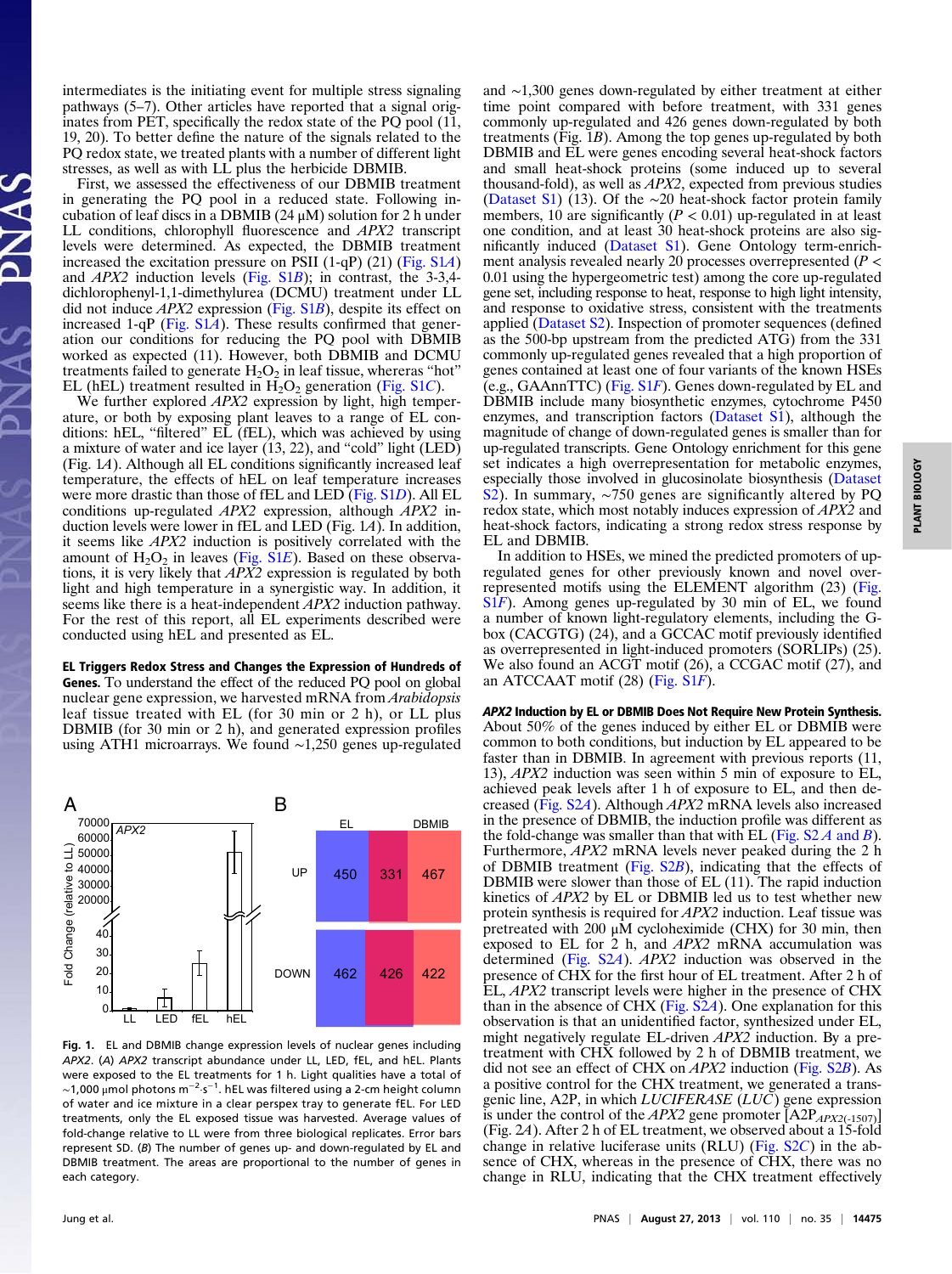inhibited synthesis of the LUC protein [\(Fig. S2](http://www.pnas.org/lookup/suppl/doi:10.1073/pnas.1311632110/-/DCSupplemental/pnas.201311632SI.pdf?targetid=nameddest=SF2)C). Therefore, we conclude that EL or DBMIB induced APX2 expression in the absence of new protein synthesis.

Heat-Shock Transcription Elements Are Necessary and Sufficient for APX2 Gene Induction by DBMIB. Previously reported genetic screens failed to identify positive regulators of APX2 gene expression (15, 16), suggesting that these regulators may be redundantly encoded in the *Arabidopsis* genome. In addition, the rapid kinetics of the response, its independence of new protein synthesis, and the preponderance of HSEs predicted in the promoters of up-regulated genes was reminiscent of the response to heat shock in many organisms. To remove any effect of heat on APX2 expression (29) and to investigate a heat-independent APX2 induction mechanism, we decided to use DBMIB under LL in a temperature-controlled growth chamber. Under this condition, we were able to observe strong APX2 induction [\(Fig. S2](http://www.pnas.org/lookup/suppl/doi:10.1073/pnas.1311632110/-/DCSupplemental/pnas.201311632SI.pdf?targetid=nameddest=SF2)B).

To identify cis-acting elements responsible for APX2 induction by DBMIB, we generated a series of transcriptional fusion constructs made with various lengths of the APX2 promoter region fused to the  $LUC$  gene (Fig. 2A). Almost all transgenic lines containing the A2P construct, which encompasses the 1,507 bp upstream from the APX2 start codon (Fig. 2A), showed an increase in LUC activity after DBMIB treatment. Several lines had greater than 10-fold LUC induction by DBMIB (Fig. 2B). The A2P3 construct, containing 346 bp upstream of the APX2 start site (Fig. 2A), also showed strong induction by DBMIB, although the levels of LUC activity were not as high as those from the A2P construct (Fig. 2B).  $L\dot{U}C$  in the A2P1 and A2P2 constructs, which contained 203 bp and 281 bp upstream of the  $APX2$  ATG, respectively (Fig. 2A), did not respond to DBMIB treatment (Fig. 2B), indicating that the 65-bp region from −282 to −346 was necessary for DBMIB-induced *APX2* induction (Fig. 2A). Deletion of this region (−282 to −346) in the A2P4 construct resulted in transgenic plants (49/50 T1 lines) with little to no LUC activity (Fig. 2A), indicating that the 65-bp region from −282 to −346 is necessary for DBMIB-induced APX2 induction (Fig. 2B).

ATG ATG **ATG** ATG E1 *APX2* (-203) HSE1 HSE2 *APX2* (-1507) HSE1 *APX2* (-346) HSE1 *APX2* (-281) HSE1 HSE2 *APX2* (-1507∆65) A A2P (45) Induction Ratio by DBMIB II I 35S Min. Prom. ATG HSE2 HSE2 HSE2<br>| | | | | | 35S Min. Prom. |ATG HSE2 HSE2<br>II | | | | | | 35S Min. Prom. |ATG II | II | II | 35S Min. Prom. ATG B 0 1 10 100 A2P1 (42) A2P2 (35) A2P3 (47) A2P4 (50) HS294 I x 3 (54)  $(I + II)$  x2 (49) II x 3 (64)  $\sqrt{A2P}$ A2P1 A2P2 A2P3  $\sqrt{$  A2P4 i) ATG

Fig. 2. HSE2 is responsible for APX2 Induction by DBMIB. (A) Constructs generated to identify cis-acting elements responsible for DBMIB-driven APX2 induction. "ATG" is the translational start site for the LUC gene, and bars located in front of ATG represent the APX2 promoter regions. The numbers in parentheses following construct names are the size of the APX2 promoter regions from the translation start site of APX2. HSE1 and HSE2 are inverted repeat of HSE dimmers, and the numbers "1" and "2" are added for this study. The Roman numerals "I" and "II" were arbitrarily assigned to represent the portion with (I) and without (II) HSE2 in the segment from −282 to −346. "35S Min Prom" stands for the 35S minimal promoter in the vector of pHS294. (B) LUC induction ratio by DBMIB in transgenic plants transformed by constructs in A. Each dot represents an induction ratio (after/ before DBMIB treatment) after 2 h of DBMIB treatment in a single transgenic plant in its T1 generation. The numbers of T1 lines tested per construct are in parentheses.

We scanned the interval between –282 and –346 of the *APX2* promoter for known cis-acting elements, and found two HSEs in tail-to-tail arrangement (tTTCtgGAAg: HSE2 in Fig. 2A). These same elements have been reported to be responsible for heatinduced APX2 expression in a tobacco leaf protoplast transient expression assay (29), and the elements are known to be the minimally required sequence for active HSF binding (30). There are also HSEs in head-to-head arrangement, another functional type (30), adjacent to the start codon (aGAAgcTTCa: HSE1 in Fig. 2A); however, HSE1 does not appear to be necessary for  $APX2$  induction by DBMIB (Fig. 2B).

To investigate whether the 65-bp interval containing HSE2 is sufficient for DBMIB-driven APX2 expression, we generated transgenic plants (HS294), in which  $LUC$  expression is under the control of the 35S cauliflower mosaic virus (35S) minimal promoter (Fig. 2A). None of the HS294-containing plants showed an increase in LUC activity after exposure to DBMIB (Fig. 2B). However, when two copies of the 65-bp interval were placed in front of the 35S minimal promoter and LUC fusion  $[(I + II) \times 2]$ (Fig. 2A),  $63\%$  (31 of 49) of T1 transgenic plants showed LUC induction by DBMIB (Fig. 2B). We further subdivided the 65-bp region into two fragments: I (29 bp) and II (36 bp) (Fig. 2A). When three copies of fragment I encompassing HSE2  $(I \times 3)$ were attached to the 35S minimal promoter and translationally fused to LUC (Fig. 2A), about half (26 of 54) of the transgenic plants (T1) showed DBMIB-induced LUC induction, and the highest induction ratios in  $I \times 3$  were greater than those of two copies of the 65-bp interval  $[(I+II) \times 2]$  (Fig. 2B). Three copies of fragment II (II  $\times$  3), lacking HSE2 (Fig. 24), failed to show any DBMIB-induced LUC expression in the 64 T1 plants tested (Fig. 2B). Taking these data together, we conclude that a 29-bp element containing HSE2 is both necessary and sufficient to induce gene expression after short DBMIB treatments (Fig. 2B).

Dynamics of APX2 Induction by HSFs Under Stress Conditions. The inverted repeats of HSEs, such as HSE2, are bound by HSFs  $(30)$ , thus making HSFs the primary candidates mediating  $APX2$ up-regulation in response to EL. In *Arabidopsis*, there are 21 HSFs (31): 15 type A, 5 type B, and 1 type C, characterized by their domain architectures. Because only type A HSFs contain transcriptional activation domains (31), and because it was reported that overexpression of HSFA2 and HSFA3 could induce  $APX2$  expression in the absence of stress (32–34), we focused on type A HSFs as possible regulators of APX2 expression.

Constructs expressing each individual type A HSF under the control of the  $2 \times 35S$  promoter were introduced into wild-type plants. We collected leaf tissue from T1 plants, and monitored APX2 transcript levels using real-time RT-PCR [\(Fig. S3](http://www.pnas.org/lookup/suppl/doi:10.1073/pnas.1311632110/-/DCSupplemental/pnas.201311632SI.pdf?targetid=nameddest=SF3)A). Besides HSFA2 and HSFA3 overexpression, HSFA1B, HSFA1D, HSFA4A, and HSFA6B overexpression induced APX2 (foldchange >10) compared with transgenic control plants harboring only the binary vector or wild-type Col-0 ([Fig. S3](http://www.pnas.org/lookup/suppl/doi:10.1073/pnas.1311632110/-/DCSupplemental/pnas.201311632SI.pdf?targetid=nameddest=SF3)A). Because knockout mutant lines of HSFA1D, HSFA2, and HSFA3 were available in the same genetic background from the SALK T-DNA collection, we focused on these three HSFs. The overexpression of HSFA1D, HSFA2, and HSFA3 were confirmed in the next generation (Fig.  $S3B$ ). There was a hierarchy of  $APX2$ expressions levels with  $HSEA1D > HSEA2 > HSEA3$  (Fig. 3A).

We checked whether HSFA1D, HSFA2, and HSFA3 genes were up-regulated in EL. HSFA1D mRNA was detectable in LL, but its levels remained low after exposure to EL for 1 h (Fig. 3B and [Fig. S3](http://www.pnas.org/lookup/suppl/doi:10.1073/pnas.1311632110/-/DCSupplemental/pnas.201311632SI.pdf?targetid=nameddest=SF3)C); moreover, between 1- and 2-h treatment, no further increase was observed (Fig. 3B). mRNA levels of both HSFA2 and HSFA3 were low in LL, but dramatically increased in response to EL (Fig. 3B and [Fig. S3](http://www.pnas.org/lookup/suppl/doi:10.1073/pnas.1311632110/-/DCSupplemental/pnas.201311632SI.pdf?targetid=nameddest=SF3)C). A time-course of HSFA2 mRNA levels in EL revealed an induction pattern that is very similar to that of  $APX2$  (Fig. 3B, and [Figs. S2](http://www.pnas.org/lookup/suppl/doi:10.1073/pnas.1311632110/-/DCSupplemental/pnas.201311632SI.pdf?targetid=nameddest=SF2)A and [S3](http://www.pnas.org/lookup/suppl/doi:10.1073/pnas.1311632110/-/DCSupplemental/pnas.201311632SI.pdf?targetid=nameddest=SF3)C). In contrast, HSFA3 mRNA levels increased continuously during 2 h of EL treatment (Fig.  $3B$  and Fig.  $S3C$ ). The EL-driven induction patterns of HSFA1D, HSFA2, and HSFA3 were similar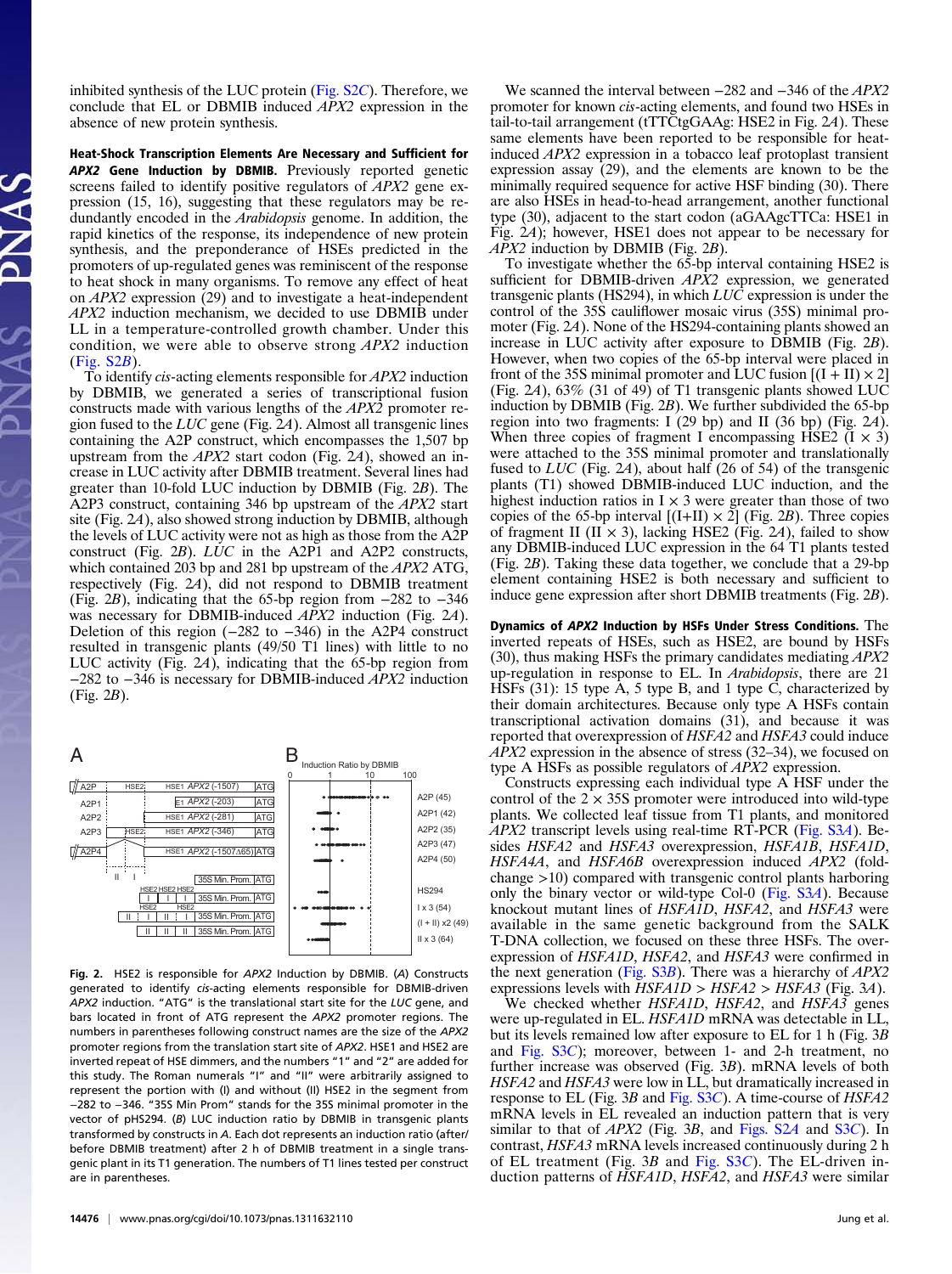

Fig. 3. Overexpression of HSFA1D, HSFA2, and HSFA3 could induce APX2 expression under LL. (A) Fold-changes of APX2 under LL in HSFA1D-, HSFA2-, and HSFA3-overexpression lines, relative to wild-type Col-0 plants, were determined. The average and SEs were calculated from real-time RT-PCR of two or three independent T2 lines and three technical replicates. (B) Foldchanges of HSFA1D, HSFA2, and HSFA3 by the indicated time of EL were determined using real-time RT-PCR. Fold-changes, relative to untreated LL samples, in the presence of 200 μM CHX and in mock-treated (ethanol) samples were displayed using filled and blank bars, respectively. Two biological and four technical replicates were tested to calculate the average and SEs.

to those elicited by a combined treatment of moderate light stress and heat stress (32).

The similarity of induction kinetics in EL between APX2 and HSFA2 prompted us to test whether EL-driven HSFA2 induction required new protein synthesis. We determined the induction levels of HSFA1D, HSFA2, and HSFA3 by EL in the presence of CHX and compared induction levels to LL samples (Fig. 3B). Both HSFA1D and HSFA2 were induced in the presence of CHX; they accumulated to even higher levels in CHX. In contrast, the induction of HSFA3 was completely abolished by the CHX treatment (Fig. 3B). Thus, the induction of HSFA1D and HSFA2 by EL does not require new protein synthesis, whereas new protein synthesis is required for HSFA3 induction by EL.

We obtained homozygous T-DNA insertion lines from the SALK collection for HSFA1D (SALK\_022404), HSFA2 (SALK\_ 008978), and *HSFA3* (SALK\_011107). After backcrossing at least twice, we confirmed the absence of HSFA1D, HSFA2, and HSFA3 transcripts in the T-DNA insertion mutants by semiquantitative RT-PCR ([Fig. S3](http://www.pnas.org/lookup/suppl/doi:10.1073/pnas.1311632110/-/DCSupplemental/pnas.201311632SI.pdf?targetid=nameddest=SF3)D). The mutants were used to test whether HSFA1D is required for EL-driven HSFA2 and HSFA3 induction, and whether HSFA2 or both HSFA1D and HSFA2 are essential for  $HSEA3$  induction by EL ([Fig. S3](http://www.pnas.org/lookup/suppl/doi:10.1073/pnas.1311632110/-/DCSupplemental/pnas.201311632SI.pdf?targetid=nameddest=SF3)  $E-G$  $E-G$ ). In an hsfa1d-null mutant, HSFA2 and HSFA3 mRNA accumulated in a similar manner to wild-type. Induction of HSFA3 by EL was even faster in *hsfa1d* than wild-type [\(Fig. S3](http://www.pnas.org/lookup/suppl/doi:10.1073/pnas.1311632110/-/DCSupplemental/pnas.201311632SI.pdf?targetid=nameddest=SF3)E). Similarly, we observed no difference from wild-type in EL-driven HSFA3 induction levels in either the hsfa2 or hsfa1d hsfa2 double mutant [\(Fig. S3](http://www.pnas.org/lookup/suppl/doi:10.1073/pnas.1311632110/-/DCSupplemental/pnas.201311632SI.pdf?targetid=nameddest=SF3) F [and](http://www.pnas.org/lookup/suppl/doi:10.1073/pnas.1311632110/-/DCSupplemental/pnas.201311632SI.pdf?targetid=nameddest=SF3)  $G$ ).

Homozygous null-mutants were exposed to EL and the levels of *APX2* expression were quantified. Although both *hsfald* and hsfa2 mutant plants exhibited a reduction of APX2 transcript accumulation in response to EL, (Fig. 4A, Left), there was still a significant increase in APX2 RNA after EL treatment. Moreover, after 1 h of EL, APX2 induction in an hsfa3-null mutant was indistinguishable from wild-type.

To better understand the individual contributions of HSFA1D, HSFA2, and HSFA3 to APX2 expression, we exposed single- and higher-order mutants of *hsfa1d*, *hsfa2*, and *hsfa3* to three environmental stresses: EL, heat (40 °C), or DBMIB (Fig. 4A). In EL, the hsfa1d hsfa2 hsfa3 triple-mutant had drastically lower APX2 induction levels compared with all other genotypes (Fig. 4A). The role of HSFA1D, HSFA2, and HSFA3 in ELdriven APX2 expression was also confirmed by the near elimination of LUC activity in the triple-mutant compared with wildtype after 2 h of EL treatment (Fig.  $S3H$ ).

In EL, the contribution of *HSFA1D* for *APX2* expression is greater than HSFA2, which is greater than HSFA3 (Fig. 4A,  $Left$ ). Although overall induction levels caused by heat were lower than those caused by EL, *HSFA1D* was also the major contributor to heat-induced APX2 expression (Fig. 4A, Center). Under DBMIB treatment, HSFA1D again played the major role in APX2 expression and the contribution of HSFA2 and HSFA3 for DBMIB-induced APX2 expression was marginal (Fig. 4A, Right). In summary, HSFA1D is the major regulator of APX2 induction by multiple stresses, whereas the relative contribution of HSFA2 and HSFA3 to APX2 gene expression varied with the stress.

The contributions of the three HSFs to growth and development were assessed by comparing the triple-mutant to wild-type Col-0 in LL vs. EL ([Fig. S4\)](http://www.pnas.org/lookup/suppl/doi:10.1073/pnas.1311632110/-/DCSupplemental/pnas.201311632SI.pdf?targetid=nameddest=SF4). Under a 12-h LL/12-h dark cycle, 3 wk-old hsfa1d hsfa2 hsfa3 plants were smaller than wild-type [\(Fig. S4](http://www.pnas.org/lookup/suppl/doi:10.1073/pnas.1311632110/-/DCSupplemental/pnas.201311632SI.pdf?targetid=nameddest=SF4)A, LL) and flowered early ([Fig. S4](http://www.pnas.org/lookup/suppl/doi:10.1073/pnas.1311632110/-/DCSupplemental/pnas.201311632SI.pdf?targetid=nameddest=SF4)B). After 2 d of EL 12 h/Dark 12-h, we observed that emergent leaves of *hsfa1d hsfa2* hsfa3 were yellow; however, over time, older leaves appeared to recover [\(Fig. S4](http://www.pnas.org/lookup/suppl/doi:10.1073/pnas.1311632110/-/DCSupplemental/pnas.201311632SI.pdf?targetid=nameddest=SF4)A, EL).

Posttranslational Regulation of HSFA1D by EL. HSFA1D transcription did not appear to be regulated by EL. Thus, we tested whether this protein is regulated posttranscriptionally in response to EL. The subcellular localization of HSFA1D under LL and EL was determined using transgenic lines expressing a HSFA1D-YFP-HA fusion protein in the A2P<sub>APX2(-1507)</sub>/hsfa1d hafa2 hsfa3 background. We isolated 12 transgenic lines har-boring the HSFA1D-YFP-HA construct [\(Fig. S5](http://www.pnas.org/lookup/suppl/doi:10.1073/pnas.1311632110/-/DCSupplemental/pnas.201311632SI.pdf?targetid=nameddest=SF5)A). Each line had various amounts of the fusion protein, and the basal LUC activities under LL were relatively proportional to the amount of the fusion protein (Fig.  $S5A$  and B). After exposure to 1 h of EL, all transgenic lines showed increased APX2 expression as mea-sured by LUC activities (EL1h/LL) [\(Fig. S5](http://www.pnas.org/lookup/suppl/doi:10.1073/pnas.1311632110/-/DCSupplemental/pnas.201311632SI.pdf?targetid=nameddest=SF5)C) but untransformed *hsfa1d hsfa2 hsfa3* plants did not. These data indicate that the HSFA1D-YFP-HA fusion protein is biologically functional for EL-driven APX2 induction, and that HSFA1D could functionally replace HSFA2 and HSFA3 in APX2 induction under EL.

In transgenic line 24, in which basal LUC activity was similar to that in wild-type, HSFA1D-YFP-HA localized mainly in the cytoplasm (Fig.  $5A-C$ ). In contrast, in transgenic line 14, which overexpressed the fusion protein and had the highest basal LUC activity in LL (Fig.  $S5 \, A$  and B), HSFA1D-YFP-HA was



Fig. 4. APX2 induction by EL is mediated by HSFs and their posttranslational modification. (A) Fold-changes of the APX2 gene by EL, heat shock (40 °C), or DBMIB in the single- (a1d, a2, a3), double- (a1da2, a1da3, and a2a3), and triple- (a1da2a3) knockout mutants of HSFA1D, HSFA2, and HSFA3. Realtime RT-PCR was used to determine the fold changes relative to before the treatment. Leaf tissue was treated with EL for 1 h and with heat shock or DBMIB for 2 h. Error bars indicate SE of two biological and two technical replicates. The y axes of EL and DBMIB are on  $log_{10}$  scales. (B) Real-time RT-PCR determined fold changes of APX2 by 1 h of EL exposure in transgenic plants expressing HSFA1D-YFP-HA and hsfa1d<sup>C153S, C357S</sup>-YFP-HA under HSFA1D native promoter. Both constructs were introduced to hsfa1d hsfa2 hsfa3. Two biological and two technical replicates were used to calculate the average and SEs.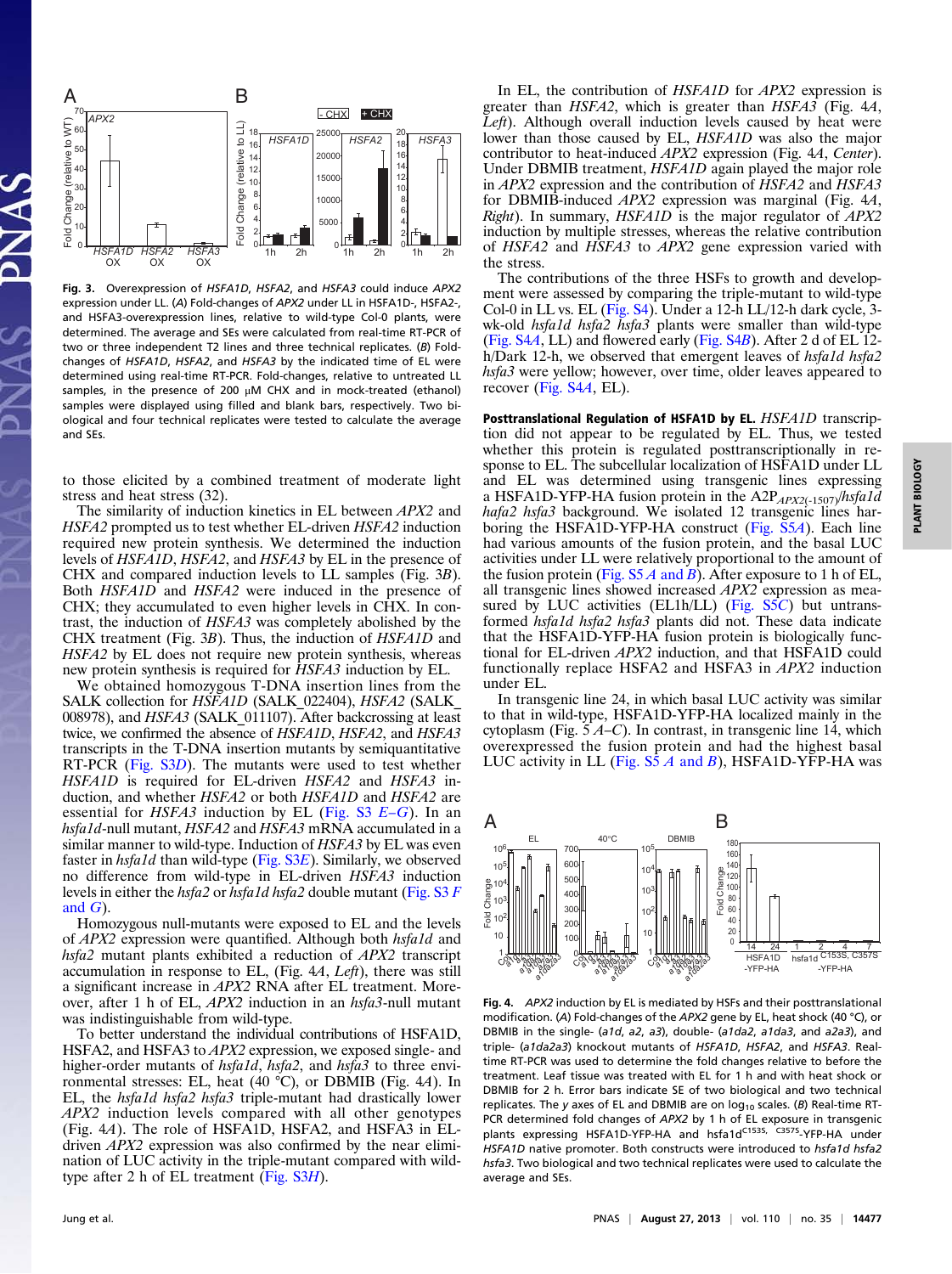

Fig. 5. Translocation of HSFA1D from cytoplasm to the nucleus under EL. (A–C) Cytoplasmic localization of yellow fluorescence signals from the HSFA1D-YFP-HA fusion proteins in a LL condition. (D-I) After 30 min of EL treatment, the fluorescence signals from HSFA1D-YFP-HA were detected in the nucleus ( $D-F$ ), and the fluorescence signals from hsfa1d<sup>C153S, C357S</sup>-YFP-HA (G-I) localized in cytoplasm and in the nucleus, with much higher signals in the nucleus  $(G-1)$ . The merged images  $(C, F, \text{ and } I)$  were generated by overlaying yellow fluorescence signal images (A, D, and G) and chlorophyll fluorescence images (B, E, and H) together. (Scale bars, 10  $\mu$ m.)

localized both in the cytoplasm and the nucleus [\(Fig. S5](http://www.pnas.org/lookup/suppl/doi:10.1073/pnas.1311632110/-/DCSupplemental/pnas.201311632SI.pdf?targetid=nameddest=SF5)D). After 30 min of EL treatment, signals were observed exclusively in the nucleus in both lines (Fig. 5 D–F and [Fig. S5E](http://www.pnas.org/lookup/suppl/doi:10.1073/pnas.1311632110/-/DCSupplemental/pnas.201311632SI.pdf?targetid=nameddest=SF5)). Taken together, these data show that nuclear accumulation of HSFA1D is correlated with EL-driven APX2 expression. In addition to nuclear localization, activation of HSFA1D might be required to fully induce APX2 gene expression under EL, because LUC activity increased disproportionately in line 14 [\(Fig. S5](http://www.pnas.org/lookup/suppl/doi:10.1073/pnas.1311632110/-/DCSupplemental/pnas.201311632SI.pdf?targetid=nameddest=SF5)C).

In mammals, disulfide bond formation between three HSF monomers is important for its activity as a transcriptional regulator, presumably because of stabilization of the trimer (35, 36). To understand whether this function is conserved in Arabidopsis, we tested the effects of disulfide bonding in EL-driven APX2 expression. HSFA1D contains two cysteine residues at amino acid positions 153 and 357. These two cysteine residues were mutated to serines and then a construct expressing the mutant protein, hsfa1d <sup>C153S, C357S</sup>-YFP-HA (under the control of the HSFA1D promoter) was introduced to hsfa1d hsfa2 hsfa3. Four transgenic lines were isolated and their expression levels were determined. Protein levels of hsfa1dC153S, C357S-YFP-HA were comparable to those of HSFA1D-YFP-HA lines 14 and 24 [\(Fig. S5](http://www.pnas.org/lookup/suppl/doi:10.1073/pnas.1311632110/-/DCSupplemental/pnas.201311632SI.pdf?targetid=nameddest=SF5)F); however,  $APX2$  induction levels by EL in hsfa1d<sup>C153S, C357S</sup>-YFP-HA lines were significantly lower than HSFA1D-YFP-HA (Fig. 4B and [Fig. S5](http://www.pnas.org/lookup/suppl/doi:10.1073/pnas.1311632110/-/DCSupplemental/pnas.201311632SI.pdf?targetid=nameddest=SF5)G), indicating that disulfide bonding is critical for transcriptional activity of HSFA1D for EL-driven *APX2* expression.<br>Of note, *Arabidopsis* hsfa1d<sup>C153S, C357S<sub>-</sub>YFP-HA was still able to</sup> localize to the nucleus (Fig.  $5 G-I$ ), in contrast to the cysteineto-serine mutant form of mammalian HSFs, which remain in the cytoplasm (35). Taken together, these data show that nuclear translocation of HSFA1D is coupled to its transcriptional activation in EL. These two processes then control the degree of APX2 induction.

#### Discussion

Our studies demonstrate a role for a subset of HSFs in rapid changes in nuclear gene expression in response to a redoxgenerated plastid stress signal. We have shown a role for three Arabidopsis HSFs—HSFA1D, HSFA2 and HSFA3—regulating APX2 expression in response to a change in redox generated by either EL or DBMIB, although HSFA6B may also have a minor role. HSFA1D plays a dominant role in the rapid response of plants to EL stress. In EL, preexisting HSFA1D accumulates in the nucleus, where it likely becomes activated by changes in disulfide bonding. Although no new protein synthesis is required for deployment of this rapid response, the response is likely to be sustained through the transcriptional activation of genes for HSFs and other transcription factors.

Multiple intracellular signaling pathways have been shown to play a role in the genomic response of plants to stress. Remarkably, these stress signals are almost always generated in chloroplasts, a highly active metabolic compartment where oxygen is generated during photosynthesis. Recent reports have identified several metabolic intermediates or degradation products whose accumulation signals changes in nuclear gene expression during EL stress, including: β-cyclocitral, a breakdown product of the carotenoid β-carotene (6); MEcPP, a precursor of isoprenoids (7); and PAP (5). Although all of these stresses were created after EL treatments of plants, it is not clear at this time how to compare conditions from laboratory to laboratory. For example, nuclear gene expression in response to β-cyclocitral accumulation shares about 80% common genes with genes whose expression is altered by the  ${}^{1}O_{2}$  signaling pathway (conditions in which APX2 may play no role). Similarly, signaling by MEcPP may be condition-specific. Contrary to the results of Xiao et al. (7), our global expression studies indicated that HPL1 gene expression is down-regulated [\(Dataset S1\)](http://www.pnas.org/lookup/suppl/doi:10.1073/pnas.1311632110/-/DCSupplemental/sd01.xlsx), rather than upregulated. No obvious candidates exist for identification of the activator of APX2 gene expression in response to nuclear accumulation of PAP except for ZAT10, which is also up-regulated in PAP overaccumulators, such as *altered expression of apx2 8* (5). In the case of PAP, nuclear localization of the phosphonucleotide can regulate the activity of exoribonuclease, thereby directly altering RNA pools; however, this is likely to indirectly affect APX2 and as yet it is unclear whether this pathway intersects with the HSF response.

Although there appears to be a number of signals that initiate EL stress signaling pathways, the transcription factors that rapidly regulate expression of hundreds of nuclear genes are mostly unknown. Previous studies reported that during heat stress, HSFA2 binds to the HSE2 element involved in APX2 induction by EL  $(29)$ . In addition to heat, we showed that  $APX2$  was induced by the reduced PQ pool in the absence of heat stress.  $APX2$  induction by LED (Fig. 1A), fEL (Fig. 1A), and LL plus DBMIB ([Figs. S1](http://www.pnas.org/lookup/suppl/doi:10.1073/pnas.1311632110/-/DCSupplemental/pnas.201311632SI.pdf?targetid=nameddest=SF1)B and [S2](http://www.pnas.org/lookup/suppl/doi:10.1073/pnas.1311632110/-/DCSupplemental/pnas.201311632SI.pdf?targetid=nameddest=SF2)B) reflects that there are at least two pathways for APX2 expression: heat-dependent and heatindependent pathways.

It is also possible that these conditions generate a shared secondary signal that is transduced to the nucleus to regulate APX2 gene expression. A good candidate for this molecule is  $H<sub>2</sub>O<sub>2</sub>$ , which is generated during both heat and EL stress conditions  $(8, 37)$  [\(Fig. S1](http://www.pnas.org/lookup/suppl/doi:10.1073/pnas.1311632110/-/DCSupplemental/pnas.201311632SI.pdf?targetid=nameddest=SF1) C and E). However, the relationship between reduced  $\overline{PQ}$  pool and  $H_2O_2$  generation needs additional investigation because we could not—nor would we expect to observe significant differences in the amount of  $H_2O_2$  by our DBMIB treatment ([Fig. S1](http://www.pnas.org/lookup/suppl/doi:10.1073/pnas.1311632110/-/DCSupplemental/pnas.201311632SI.pdf?targetid=nameddest=SF1)C), although the DBMIB treatment could induce  $APX2$  expression (Figs.  $\overline{S1B}$  and  $\overline{S2B}$  $\overline{S2B}$  $\overline{S2B}$ ).

A model of the signaling network would predict that in conditions of fluctuating light intensity or prolonged high-intensity light, the PQ pool becomes reduced, and generates unidentified signaling molecules in chloroplasts ([Fig. S6\)](http://www.pnas.org/lookup/suppl/doi:10.1073/pnas.1311632110/-/DCSupplemental/pnas.201311632SI.pdf?targetid=nameddest=SF6). The extent to which the different chloroplast signals (PAP, β-cycocitral, MEcPP) function in this HSF-mediated APX2 expression in parallel or independent pathways remains to be investigated. Indeed, given that there are substantial differences in the relative induction of